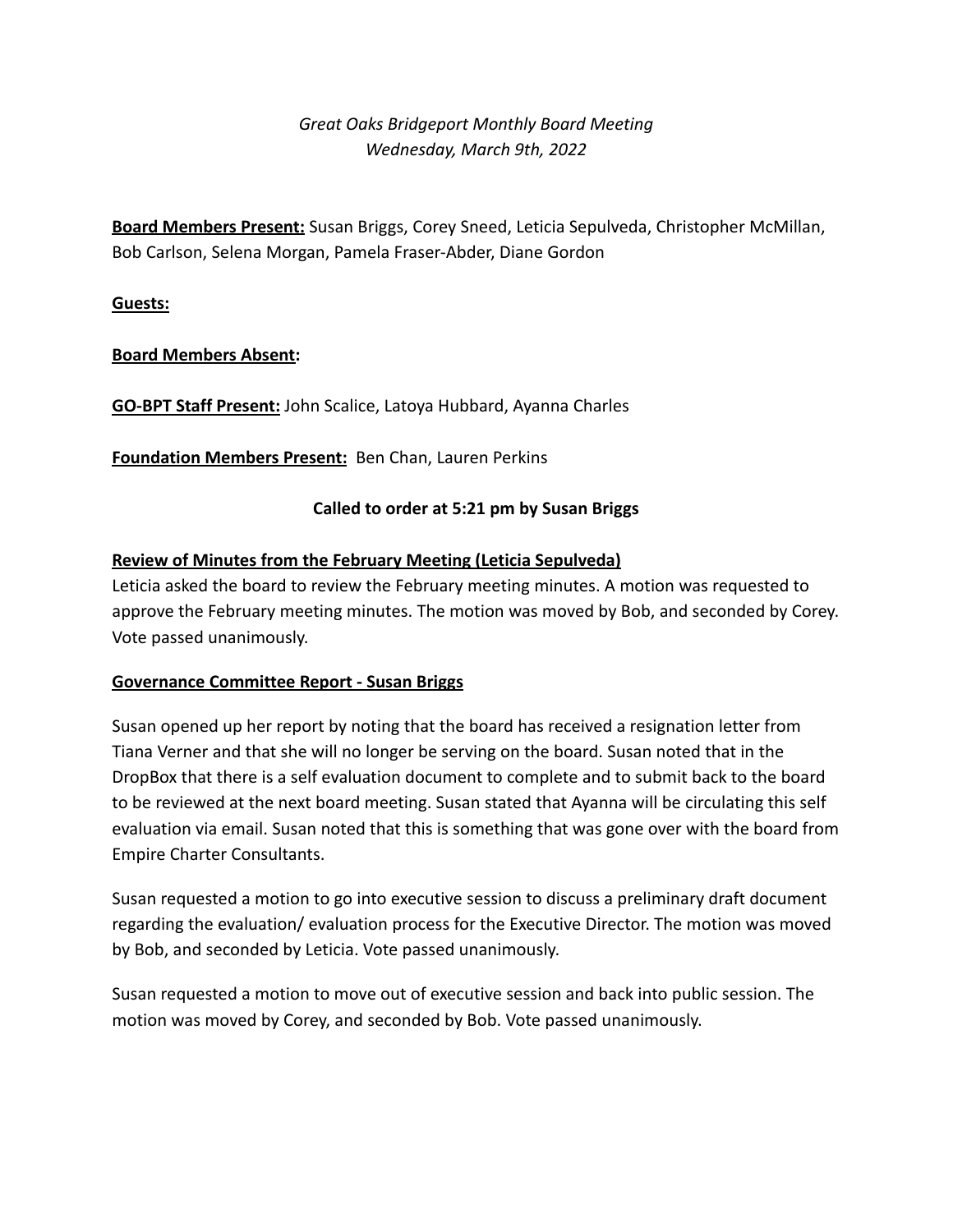Susan requested a motion to approve the draft document relating to the evaluation/ evaluation process for the Executive Director that was presented in executive session. The motion was moved by Leticia, and seconded by Corey. Vote passed unanimously.

#### **Executive Director's Report - John Scalice**

#### **Head of High School Update - Christopher Pellegrino**

Chris opened up the High School by stating that GOBPT is close to wrapping up Trimester 2 while in the midst of college acceptance season. GOBPT is excited to see where our seniors are right now with 9 schools having offered acceptance to our students. Chris stated that he will be providing a more comprehensive look at the acceptances and where a lot of our students have landed launching the season to apply to other schools that they may be interested in. Chris stated that Jackie Perez (11th & 12th Grade Guidance Counselor) and Kazmira Thomas (Fellow Instructional Coach) will be working on amping up the experience behind students being accepted into college and or trade programs. Chris noted that Bridgeport Fire Department came in to give a presentation to about 15 Seniors who are excited to potentially join that program which would come with money towards potentially applying to schools.

Chris informed the board that the team is excited to resume hosting events such as Game Nights, Dances, SAT Day and Field Trip and more. Chris highlighted the cheerleading team that was student driven. The students had a petition and found a staff member to supervise (Stefanie Vargas- AmeriCorps Compliance and Operations Manager). GOBPT has also rejoined the Connecticut Invention Convention (CIC) with about 9-10 students participating in the data collection phase.

Chris noted that in preparation for Trimester 3 which is a primarily elective based with a total of 8 electives being offered. GOBPT has hired an AmeriCorps Fellow as the Art Teacher Taylor Reece who has jumped into the role by showcasing students' artwork on a bulletin board. Chris noted the newest electives, Robotics which was brought to GOBPT by Kay-Ann Hewell-Walker (Director of STEM Curriculum) as well as a Transition to College writing course which was recommended by a former student (currently a freshman in college) who brought a book to Chris' attention to assist in preparing current seniors with the transition to college.

Bob inquired if the Robotics Class was sponsored by an outside entity to give the teachers the tools that they needed, to which Chris responded that the kits were purchased for the students to use. John followed up by saying that this class was budgeted for as Kay-Ann brought this class to the curriculum as someone that has previously started and ran a Robotics class.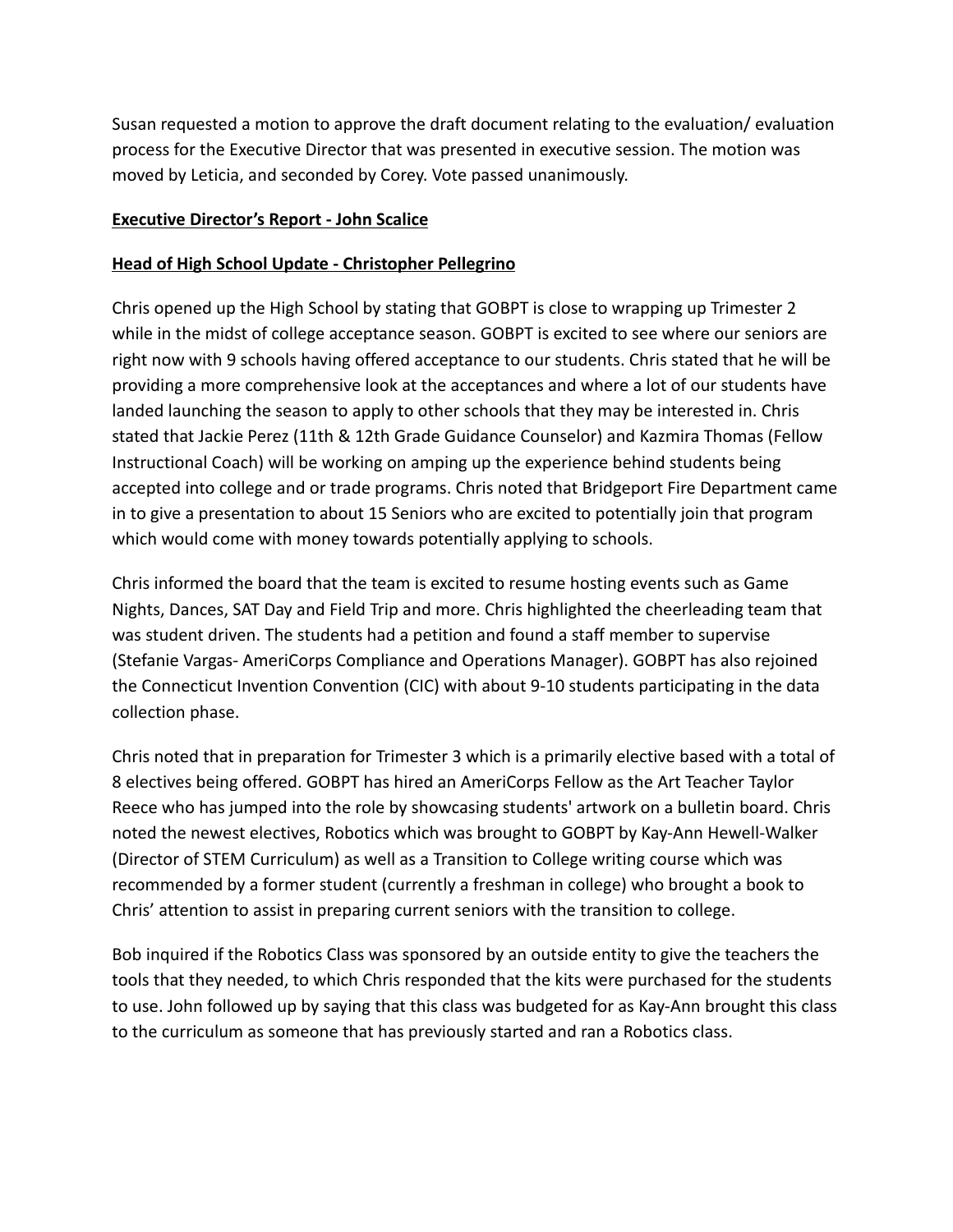# **Head of Middle School Update - Denise Linares**

Denise opened up the Middle school update by noting that the theme of Trimester 2 coming out of a pandemic was to focus on bringing back the "normal". The middle school team executed that by hosting a Door Decorating Contest, Dances and Field trips. Denise informed the Board of an Edmentum contest that was offered to the students which was based on student growth from Fall through Winter with the prize of a PS5.

Denise gave a staff highlight to Ms. Benedicte Kabongo who was a fellow that transitioned into a teaching position. Ms. Kabongo is teaching an enrichment course that is project-based and helping students learn a variety of skills in G-Suite and coding as well as becoming the coach of the newly formed MS GOBPT Basketball team.

Denise also showed the Board a video of the MS students drumming in Music Class. Denise stated that she is happy to report that students are enjoying specials outside of the academic classes.

#### **Executive Director's Report - John Scalice (continued)**

John opened the report by presenting the data from the bi-monthly update to the state by noting the attendance, discipline & academic performance of the school.

John provided the Board with a grant update stating that GOBPT was invited to re-apply for the Barr Foundation Grant. John went over the grant and how it has currently been supporting GOBPT by hiring 2 Curriculum Specialists and have implemented hybrid models of learning and student development. GOBPT was named by the Center of Reinventing Public Education as a School of Innovation 2021-2022. As well as being invited to present GOBPT for High Dose Tutoring Model at The Learning Agenda's Barr Foundations Leadership Retreat in May. John noted that with GOBPT being invited to re-apply, if GOBPT receives this grant the focus would be on Career and College Readiness by showcasing no typical school academic activities and it being Self-Sustainable opportunities. John noted making these classes non-credit bearing for the state but a student requirement to graduate GOBPT.

John updated the Board on the current status of the mask mandate. John noted that the information received from the Department of Health was that Governor Lamont has lifted the state wide mask mandate and placed control on the schools. John informed the Board that GOBPT inquired, five (5) times with the Department of Health for clarity around the following questions : What specific data points are being reviewed to determine when the Bridgeport Department of Health will advise to lift the mask mandate?, What are the threshold data points for that decision?, What data would need to change from today for the March 31,2022 expected lifting of the mask requirement to be altered. This response to the email stated that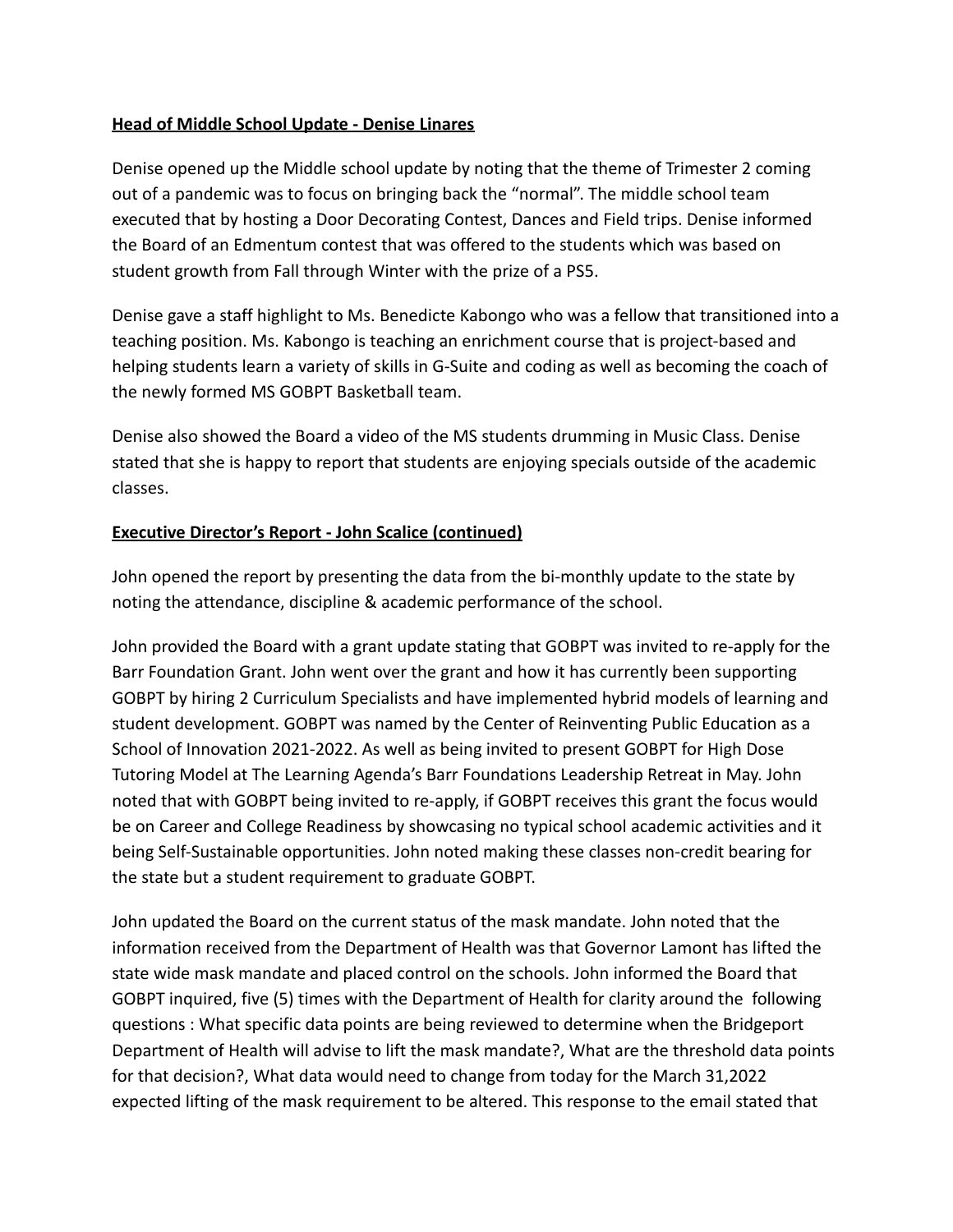"There will be multiple data collection tools used to help aid the process. The health department uses State data, CDC guidance for counties, and information collected from multiple partners throughout the city. For further examples of data collected at the health department please visit our website and see data reports." John stated that this information didn't provide clarity around the specific questions that were asked. GOBPT reached out to the Connecticut Department of Health twice with no response to any question to provide clarity. There has been no communication regarding why the mask mandate is still in place or why the determination of March 31,2022 has been made. GOBPT is still in the process of reaching out to the CSDE and others for clarity around the mask mandate.

John requested from the board for Authority to have the student mask mandate at GOBPT changed into an optional mask allowance no later than March 31, 2022. Given the data points communicated from other districts of positivity rates under 3% for a sustained period of two weeks, the option to make masks optional for students (earliest date March 21, 2022).

Susan opened this up for discussion to which Corey responded that in his school district the mask mandate has become optional and that the results of the daily numbers that are coming out are showing the cases staying steady or getting lower, to which the remainder of the Board agreed. Susan inquired with the school & foundation teams as well who were also in support of this decision.

Susan requested a motion for GOBPT school leader John Scalice to remove the student mask mandate at Great Oaks Charter School to become an optional mask mandate no later than March 31, 2022, with the alternative being that If the school leadership is monitoring data points and that the positivity rates are under 3% the mask optional policy would go into effect at the earliest March 21, 2022. The motion was moved by Pam, and seconded by Leticia. Vote passed unanimously.

Corey inquired about communication to parents, to which John replied that communication will be sent out to parents with the option to provide feedback. Corey just wanted to clarify that it was being communicated that if a student didn't want to wear their mask it wouldn't be enforced at the school level, to which John clarified that this is more to allow families the option to decide amongst themselves if they would like to continue to wear their masks.

John informed the Board that this month's Teacher spotlight focuses on Guidance Counselor, Jackie Perez. John stated that in addition to all of the work that she is doing with high school students around college applications, SAT's and career pathways that she was asked to organize, administer and work with the National Assessment of Educational Progress (NAEP). This assessment measures academic achievement across the U.S., and compares it to other countries as well. John noted that for her efforts, GOBPT was informed on how organized, well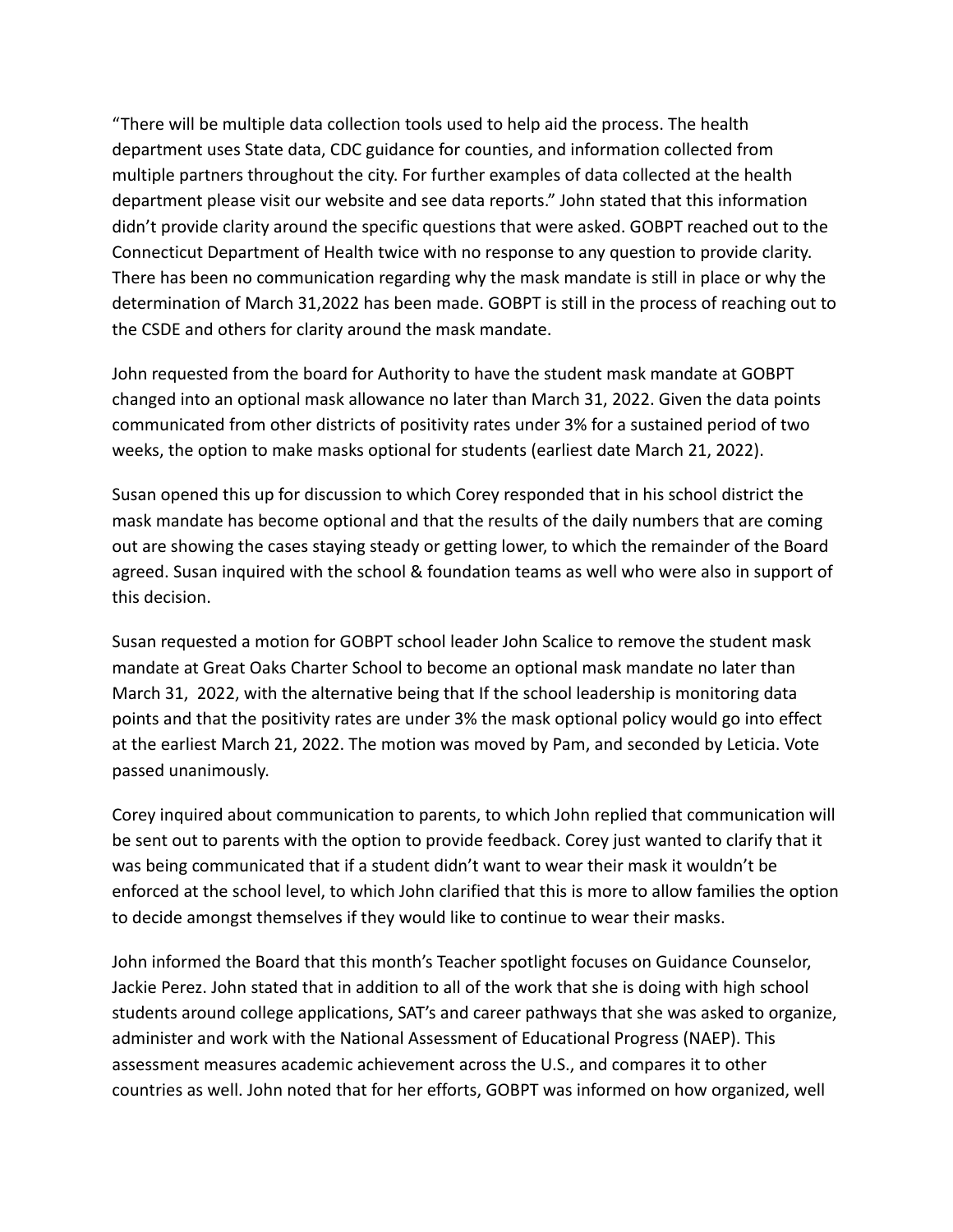run, well delivered, and well structured the testing conditions and the site was from NAEP as well as how fantastic our students were to interact with.

#### **Director of Operations Report - Latoya Hubbard**

Latoya opened up the operations report by giving an enrollment update noting that GOBPT's current enrollment is at 591 Students. This gives GOBPT 70 open seats for the lottery. GOBPT has currently received 73 applications total across all grades. Latoya noted that the operations team will be starting the phone banking process and keeping a close eye on the enrollment numbers.

Susan inquired about if the school had to apply for numbers,to which Latoya noted that the school didn't have to apply for enrollment numbers this year and that the school has a total of 661 seats.

Latoya informed the board with an operations team update due to our current Food Service Manager leaving after assisting the school in becoming in compliance and getting the school where it needs to be. Latoya introduced the board to Doug McClure as the new Food Service Manager who is coming to GOBPT with 30 years of experience, a previous Food Service Manager in Greenwich, working in international food service as well working at a non profit-Bowery Mission.

Latoya provided the Board with an update on the staff intent to return with about half of the surveys returned. The survey is showing that 75% of GOBPT staff intend to return for the 22-23 School Year.

Latoya also gave an update on the CIC Program. This program started with 34 student participants and are currently down to 9 students that completed the data collection. GOBPT was able to have 4 students able to be selected as state finalists. Latoya informed the Board of the criteria for the inventions to be utilized. The four finalists and their inventions are: Leyla Basneuva- The Artist's Glove, Cassondra Caldwell- The Slider, Cody Clarke- The Pillow Pocket, and Renei Hester- Portable Lather. The four students could also be eligible for the National competition The finalist showcase will be held on Wednesday March 16th at GOBPT.

Susan noted that it is fantastic to see all of the amazing things that GOBPT has been recognized for.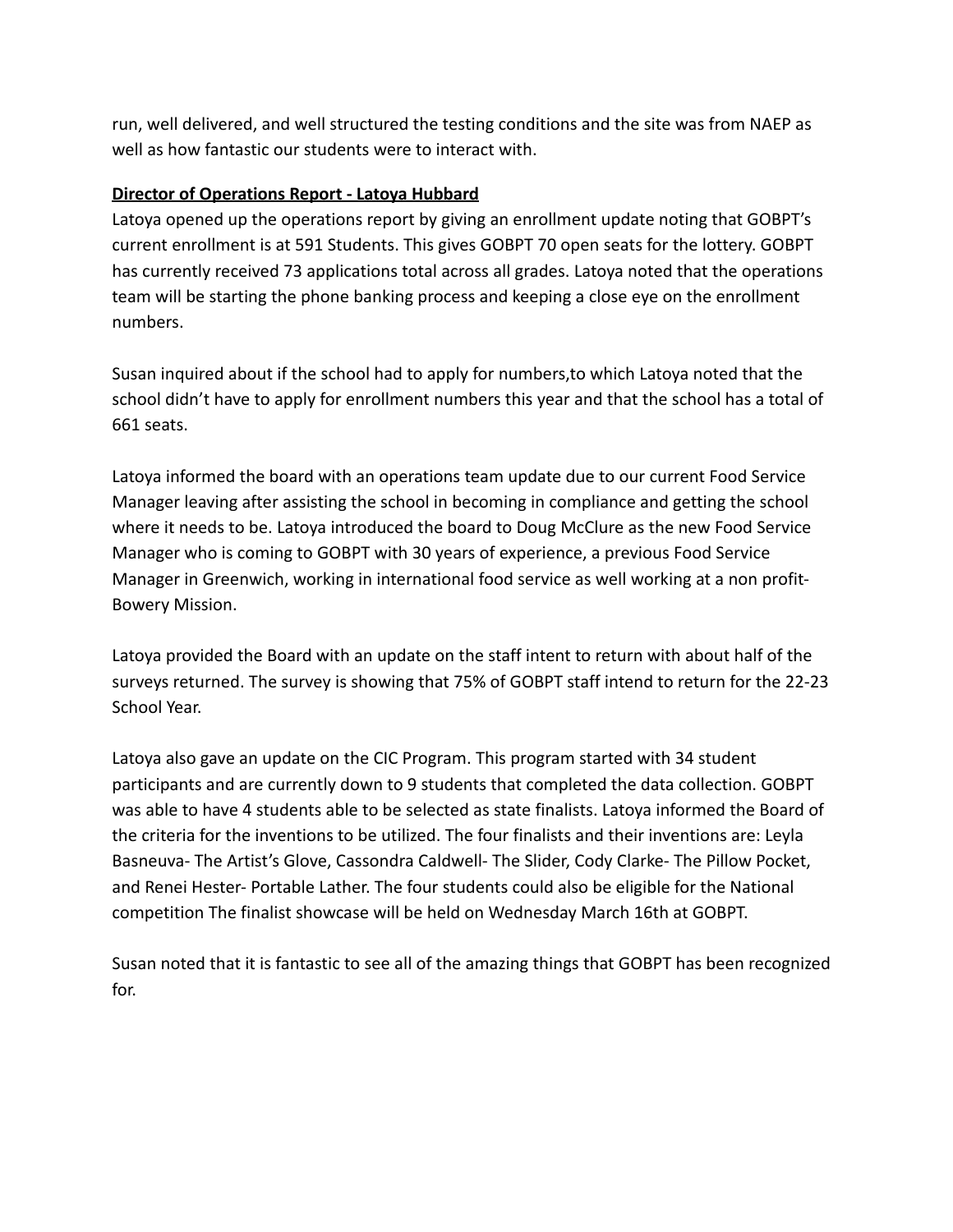#### **Finance Committee Report – Corey Sneed**

Corey opened the finance report by going over the vendor approvals that have been vetted through the RFP Process for March: Enrollment Marketing Photographer- Andrew Carr; new vendor, Jones Awards which is a previous vendor that is now becoming an invoiced vendor; Adventure Park- Student Field Trip; Roller Magic- Student Field Trip; Fairfield University -Tuition Assistance for 2 teachers currently enrolled in the TESOL program. Tuition assistance previously approved in FY 21-22 budget under ESSER grant.

Pam inquired about what services these teachers are providing the school. Latoya replied that these are the 2 English language learner teachers. Latoya informed the Board that these teachers are required to be certified to teach this program. Susan inquired as to why this is being brought up at this time in the year to be approved. Latoya replied that these were 2 fellows that transitioned into teaching positions and started this program in February. These teachers were provided with a temporary certification due to the national teacher shortage.

Susan looked for clarification around why this has to be approved, to which John replied that this money was set aside for this purpose and now that a vendor is obtained for this purpose that it has to be approved by the Board.

Corey resumed the discussion in regards to new vendors with Crown Castle being a WiFi vendor that it was selected as a part of the RFP process that produced three bids with Crown Castle presenting the most cost-competitive proposal for a high quality of broadband for the school with a 3 year renewal contract for this existing vendor.

Corey requested that the previous list of vendors be approved as a slate. The motion was moved by Leticia, seconded by Pam. Vote passed unanimously.

Ben gave an update on our dashboard and noted the current cash balances. Ben noted that the next time the Per pupil funding is April 1, 2022. Ben noted that GOBPT was funded based on 652 students. Ben continued to say that through the efforts of the school, Corey and the foundation that there is a revised budget that will need approval. Corey commented on the dashboard that the school continues to maintain healthy operating procedures in regards to reserves and continues to trend in the right direction. In regards to looking forward and forecasting trends with enrollment numbers. Corey noted that GOBPT should start to consider as the school is moving ahead and starting to do the FY23 budget and moving forward because we have a larger enrollment goal. Corey recommended starting to look at the budget from an average basis as opposed to maxing out the budget at 661 students so that GOBPT doesn't find itself faced with potential shortfalls. Ben noted that back in June everyone approved things based on the foresight the Board had at the time. Ben highlighted that the Title funds were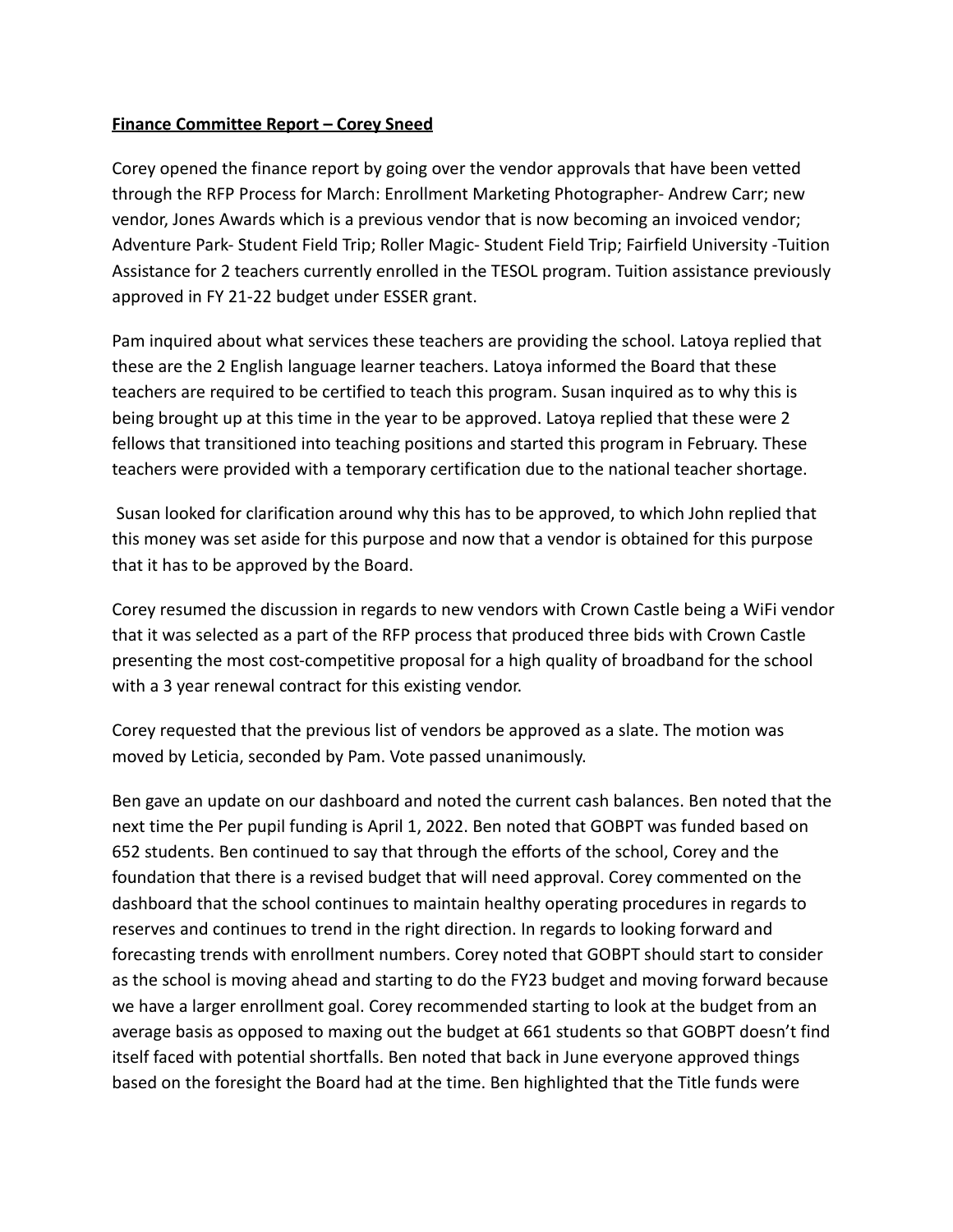bigger, there was ESSER 2 and ESSER 3. Ben noted that a budget for payroll was talked about in the event that a teacher leaves or a new teacher is hired later in the year than the actual salary cost or expense wouldn't be the full annualized salary. Ben noted that over the course of 7-8 months we have seen how that affects the school in usually a favorable amount which allows the school to recoup against the budget. Ben noted a few negatives such as an increase in tutor fees as half will be paid up front to increase recruiting efforts and an increase in cost of finding and recruiting fellows in this tight labor market the foundation is spending more money to find the people needed to staff the fellows.

Susan inquired about the increase in fees which Lauren clarified that the fees are the same and they are accelerated. Ben clarified that the fees are the same however the timing is being shifted forward.

Ben noted that the budget has a lower interest expense as the principal is much lower and that we have a potential higher grant for this fiscal year that we are waiting on the landlord to finalize. Ben noted that we will see an increase in the net income but as a public charter school we have to keep an eye on these numbers so as not to have the numbers get so high that the school is not spending the funds received. Corey noted that because of the surplus we can work with the foundation this year to assist with recruiting efforts but this will have to be reviewed on an annual basis and not a firm commitment. Ben noted that this leaves a lot of grant funding still available to the school in the next 2 years.

Ben went over the rent numbers noting that the numbers were flat for the first 2 years and it escalates at 2% per year from the base rent from year 1 & 2. Ben noted that Corey and Jeff have been negotiating back and forth and have sent over a lease document amendment for them to sign off and agree to showing a 1% increase and a payment for the square footage adjustment as a concession there is a 1% increase every year after that. Which means that this current year GOBPT will have to pay more this year due to the square footage adjustment. Ben noted that instead of pre-paying 3 months at a time GOBPT will now be paying month to month.

Corey requested a motion to approve the FY22 revised budget. The motion was moved by Bob, seconded by Pam. Vote passed unanimously.

# **Nominating Committee Report – John Scalice**

John opened up the report by noting that minutes were taken and will be available on the website along with the meeting times. John noted that it was an introductory meeting to get to know each other and to set the table for the mission of creating the ability to take a little bit more control over that process.